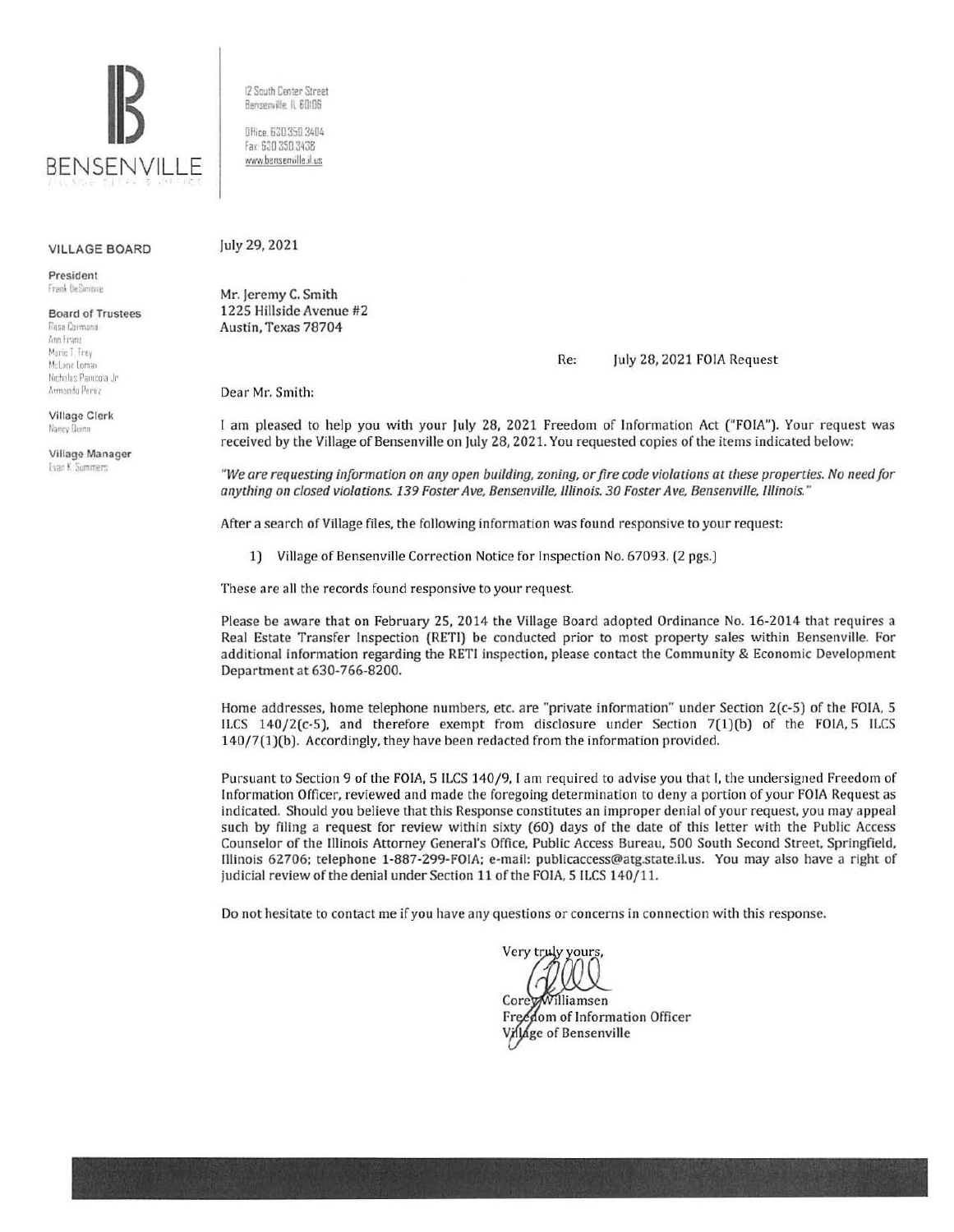

# **IB VILLAGE OF BENSENVILLE**

**INSPECTIONAL SERVICES**  12 South Center Bensenville, IL 60106 630-350-3413 fax:630-350-3449

Type of Inspection: NON-RESIDENTIAL INSPECTION

## **CORRECTION NOTICE**

| Address:               | 621 Route 83 |                 | Unit:                                |                                                                                                                                                                                                                                                                        | Jose Robledo                                                                                                                                                                                                                                                      |  |  |  |
|------------------------|--------------|-----------------|--------------------------------------|------------------------------------------------------------------------------------------------------------------------------------------------------------------------------------------------------------------------------------------------------------------------|-------------------------------------------------------------------------------------------------------------------------------------------------------------------------------------------------------------------------------------------------------------------|--|--|--|
| Business name::        |              | LAKE CABLE, LLC |                                      | Phone:                                                                                                                                                                                                                                                                 | Joe Gonzalez                                                                                                                                                                                                                                                      |  |  |  |
| <b>Business Owner:</b> |              |                 | RUNZEL, WILLIAM                      | Address:                                                                                                                                                                                                                                                               | 529 THOMAS DRIVE C/O MARY O. BENSENVILLE, IL                                                                                                                                                                                                                      |  |  |  |
| Inspection Date:       |              | May 8, 2019     |                                      |                                                                                                                                                                                                                                                                        | Inspector: LINDSAY LAYCOAX                                                                                                                                                                                                                                        |  |  |  |
| Checklist #            |              | Violation       |                                      |                                                                                                                                                                                                                                                                        | Violation comment                                                                                                                                                                                                                                                 |  |  |  |
| 020Z                   |              | <b>OTHER</b>    |                                      |                                                                                                                                                                                                                                                                        | Remove Lanscaping blocking FIRE DEPARTMENT SPRINKLER<br>CONNECTION.                                                                                                                                                                                               |  |  |  |
| 030D                   |              |                 | REPAIR OR REPLACE PARKLING LOT       | The driveway, parking or apron has major deterioration and<br>crumbling. At this point, water has penetrated the sub-base,<br>leaving the asphalt unsupported, cracking and breaking into<br>pieces. The only solution to crumbling asphalt is removal and<br>replacem |                                                                                                                                                                                                                                                                   |  |  |  |
| 120G                   |              |                 | NEED ACCESS TO ELECTRIC PANEL        |                                                                                                                                                                                                                                                                        | All storage must be maintained in an orderly fashion. Which will<br>allow unobstructed access to electrical panel at all times.                                                                                                                                   |  |  |  |
| 120N                   |              |                 | <b>NEED BLANKS IN PANEL</b>          |                                                                                                                                                                                                                                                                        | All openings in electric panel need to be filled with blanks.                                                                                                                                                                                                     |  |  |  |
| 150D                   |              |                 | BATHROOM NEEDS EXHAUST FAN           |                                                                                                                                                                                                                                                                        | All bathrooms are required to mechanical ventilation.<br>Repair/replace bathroom exhaust fan.                                                                                                                                                                     |  |  |  |
| 160                    |              |                 | LIFE SAFETY REQUIREMENTS             |                                                                                                                                                                                                                                                                        | Village requires all Exit lights & Emergency back-up lights with a<br>90 minute battery back-up. Exit Lights to be lit at all times and<br>Emergency Back-Up lights need to function as designed and<br>illuminate upon testing. Emerg lights must lead to exits. |  |  |  |
| 160M                   |              |                 | <b>EXTINGUISHERS INACCESSIBLE</b>    |                                                                                                                                                                                                                                                                        | All storage must be maintained in an orderly fashion. Which will<br>allow unobstructed access to all extinguishers at all times.                                                                                                                                  |  |  |  |
| 175                    |              |                 | <b>MEANS OF EGRESS &amp; STORAGE</b> |                                                                                                                                                                                                                                                                        | All storage must be maintained in an orderly fashion. Which will<br>allow unobstructed means of egress at all times.                                                                                                                                              |  |  |  |
| 175F                   |              |                 | KEEP STORAGE BELOW 12 FT. HIGH       |                                                                                                                                                                                                                                                                        | All storage must be NOT exceed 12 feet high.                                                                                                                                                                                                                      |  |  |  |
| 175H                   |              |                 | KEEP PALLETS BELOW 6 FT. HIGH        |                                                                                                                                                                                                                                                                        | All storage/stacking of pallets must be NOT exceed 6 feet high.                                                                                                                                                                                                   |  |  |  |
| <b>180B</b>            |              |                 | EXTINGUISHERS - ANNUALLY             |                                                                                                                                                                                                                                                                        | 10# ABC rated and tested every year with a correct corresponding<br>tag showing test month and year.                                                                                                                                                              |  |  |  |
| 180D                   |              |                 | FIRE ALARM SYSTEM - ANNUALLY         |                                                                                                                                                                                                                                                                        | Need to have the Fire Alarmr System annually certified by a<br>licensed contractor and have the report posted in a conspicuous<br>place next to the system.                                                                                                       |  |  |  |
| <b>180F</b>            |              |                 | SPRINKLER SYSTEM - ANNUALLY          |                                                                                                                                                                                                                                                                        | Need to have the Fire Sprinkler System annually certified by a<br>licensed contractor and have the report posted in a conspicuous<br>place next to the system.                                                                                                    |  |  |  |
| 180G                   |              |                 | <b>BACK FLOW DEVICE - ANNUALLY</b>   |                                                                                                                                                                                                                                                                        | Need to have the BACK FLOW DEVICE annually certified by a<br>licensed contractor and have the report posted in a conspicuous<br>place next to the system.                                                                                                         |  |  |  |
| 190K                   |              |                 | NEED CORRECT KEYS IN KEY BOX         |                                                                                                                                                                                                                                                                        | ALL UNITS MUST HAVE A CURRENT CORRECT KEY IN KEY<br>BOX to allow emergency access for the Bensenville Fire<br><b>Protection District.</b>                                                                                                                         |  |  |  |

#### **Additional Remarks/Comments:**